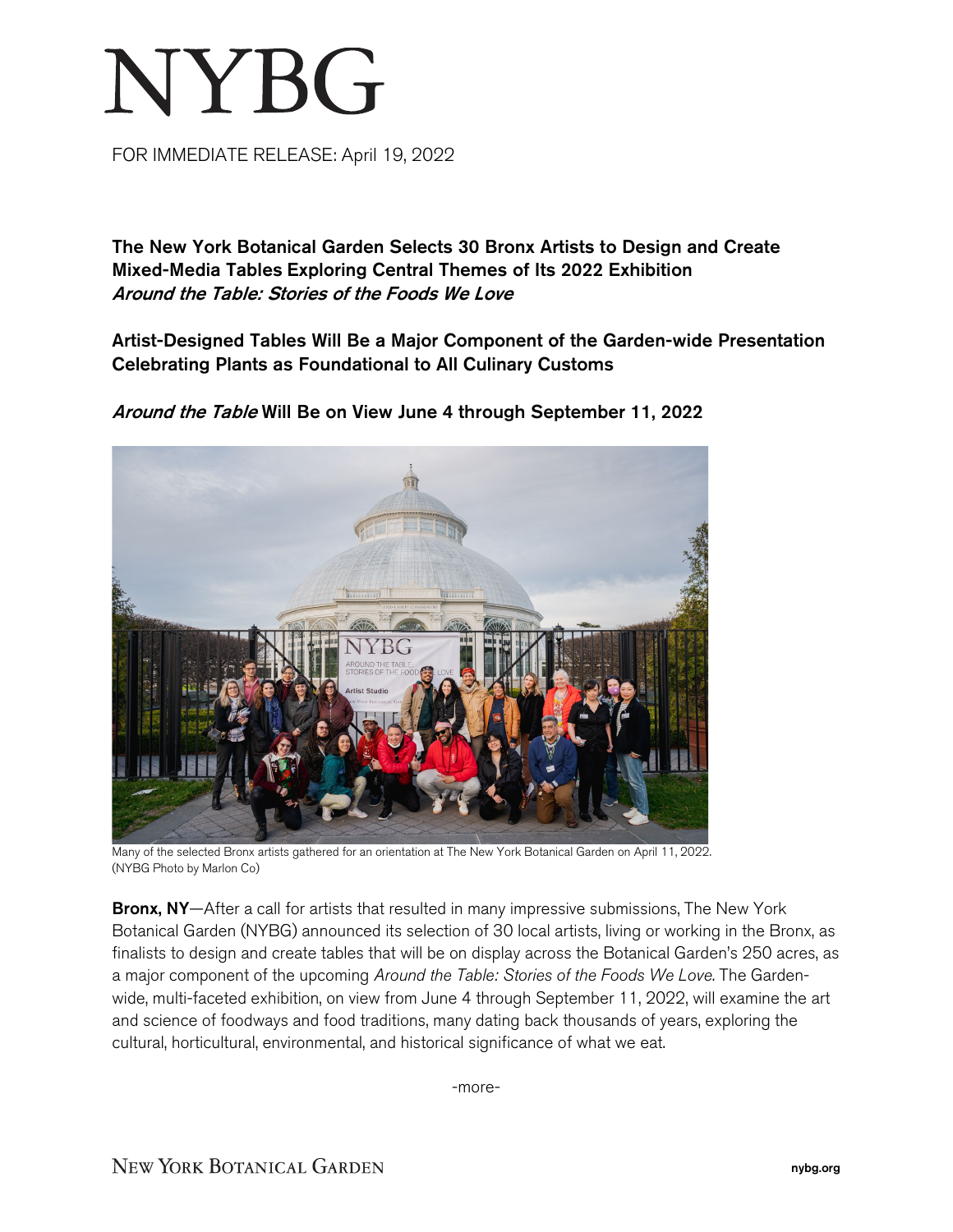The selected artists are: Priscilla Aleman, Noble Dre Ali, Ariel Alvarez, Santina Amato, Blanka Amezkua, Gayle Asch, William Bentley, Leenda Bonilla, Reina Mia Brill, Michele Brody, Odalys Burgoa, Francesca Capone, Jill Cohen-Nuñez, Carlos Wilfredo Encarnación, Nicky Enright, Eric Escalante, Laura Álvarez Fernández, Elizabeth Hamby, Emily Henretta, Shawn Hill, Anthony Joseph, Catherine Herrick Lewis, Matthew López-Jensen, Ruth Marshall, Yoshiko Mori, Lovie Pignata, Joely Saravia, Sylvia Vigliani, Dina Weinberg, and Natalie Collette Wood.

The artists will bring their visions to life in a studio space on the Garden's grounds and on triangular, square, or rectangular wooden tables with attached seating, supplied by NYBG. A behind-the-scenes peek at their first visit to the studio can be viewed [here.](https://vimeo.com/698773067/a2a4f7fcf2) Illuminating the exhibition's major themes, the artworks will incorporate featured and other notable food plants, highlighting the plants' history and cultural significance. The tables and accompanying interpretation will encourage sitting, sharing, and storytelling. Visitors will be prompted to share their own food stories in the form of recorded video or audio messages (using their own mobile devices) or leaving messages, drawings, or recipes at the tables.

Using a broad range of materials and techniques, such as fabric, paper, metal, and photographs, and carving, painting, sculpting, and crocheting, the tables will serve as canvases for the artists' depictions of food and foodways. Through their art and inspired by their diverse backgrounds from all corners of the world—from where the artists live or work in the Bronx, New York, to island nations in the Caribbean, countries in South America, and many other places across the globe, including Ethiopia, Australia, China, Italy, and Japan—the tables will reveal their creators' heritages, family traditions, and life experiences. The table stories will unfold in different manners and styles, some offering opportunities for visitor engagement in interesting and unique ways such as through tactile experience of the works, viewing them through augmented reality, and creating their own complementary art through wooden rubbing plates.

The locations of the artists' tables will be curated by subject matter and materials. They will be on view in places one might expect to see a table and other less obvious sites such as near historic NYBG structures and tucked into specialty gardens and living plant collections across The New York Botanical Garden's landscape. The artists' tables will illuminate an abundance of edible plants, from global dietary staples, including rice, beans, squash, and corn, to the regional spice and flavor provided by peppers, greens, and tomatoes, as well as interesting narratives tied to the lamb's quarters plant, ackee fruit, the teff supergrain, and more. Some tables will also illustrate how ingredients, dishes, and ceremonial gatherings—like sofrito, paella, and the Passover seder—bring people together and preserve cultural and historic memories for generations.

In addition to the 30 artist-designed tables, *Around the Table* will offer expansive displays of living edible plants, art and science installations, weekend celebrations, and wellness and culinary-themed programming. The exhibition will provide opportunities to discover the diversity and beauty of plants that are grown for cuisine around the world, to uncover the botanical origins of the foods people think they know, and to cultivate deeper understanding of the environmental and social impacts of food choices. On select days, complementary exhibition programming will include "The Art of the Table," during which individual table artists engage with visitors in special activities such as demonstrations, group painting, or storytelling.